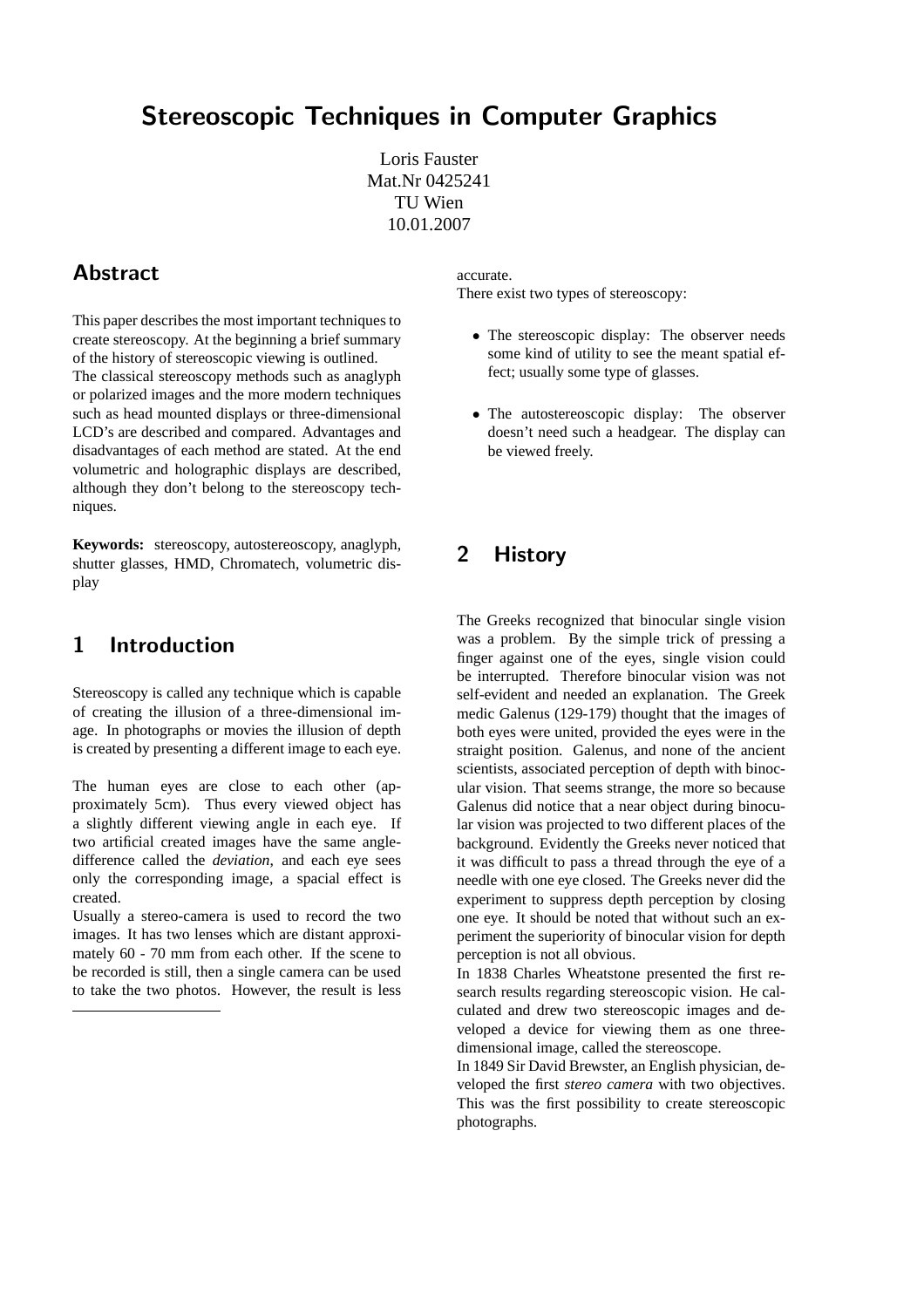# 3 Stereoscopic Techniques

### 3.1 Anaglyph Technique

An Anaglyph image contains two differently colored images (the term "anaglyph" doesn't necessarily require this, but it's commonly used), one for each eye. If the anaglyph image is viewed through a pair of anaglyph glasses that contain corresponding color filters, a stereoscopic image can be seen.



Figure 1: Example of a anaglyph image taken from the Mars Pathfinder

This method was introduced by D'Almeida in 1858, however the most significant demonstrations of the technique were by Lumiere in the 1920s. Lumiere produced the first effective stereoscopic cinema films [Valyus 1966].

Usually the image for one eye is red and the image for the other eye is a contrasting color such as blue, cyan or green (see Fig. 1). If viewed through appropriately colored glasses (see Fig. 2) each eye sees a slightly different picture. If used red/blue anaglyph, for instance, the eye which is covered by the red lens is reached only by the red part of the image whilst the eye covered by the blue lens sees only the blue part. The red part of the anaglyph image will appear dark through the cyan filter and the cyan part appears dark through the red filter.

One problem with anaglyph glasses is that simple red/blue filters do not compensate the 250nm difference in the wave lengths of the red/blue filters. Thus the red-filter-image can be blurry since the retinal focus differs from the one through the blue filter. Improved anaglyph glasses have different diopter power to equalize the focus between the eyes.



Figure 2: Anaglyph glasses with red/blue filter

The advantage of the anaglyph system is, that it is simple to create anaglyph images and the glasses are inexpensive. Also it is one of the few methods to make stereoscopic hard copies. The disadvantage is, that colored images are very difficult to display. In colored images as cause of the color-separation and the filters, the colors are falsified.

#### 3.2 Polarized Glasses

Similar to anaglyph method polarized glasses create the illusion of three-dimensional images by restricting the light that reaches each eye. To achieve this, two images with different capture-angles are projected onto the same screen through two different orthogonal polarizing filter. To view the entire three-dimensional image, inexpensive glasses with a pair of orthogonal polarizing filters are needed. Only the correctly polarized light passes through the polarized filter achieving that only the intended image is seen.

A problem to be considered is that light projected to typical motion picture screens tend to lose a bit of its polarization resulting in blurry images. To prevent this a silver or Aluminized screen is used which maintains the desired polarization. This method suffers from loss of light intensity due to the polarization filters. Ghosting can occur if the viewer's head position is wrong and the vertical resolution is halved using this approach.

#### 3.3 Shutter Glasses

Shutter glasses are using a similar effect to create the three-dimensional image than polarized and anaglyph glasses. While with polarized and anaglyph images the two different pictures are projected or showed simultaneously, with shutter glasses every image is shown for a short period of time and after that the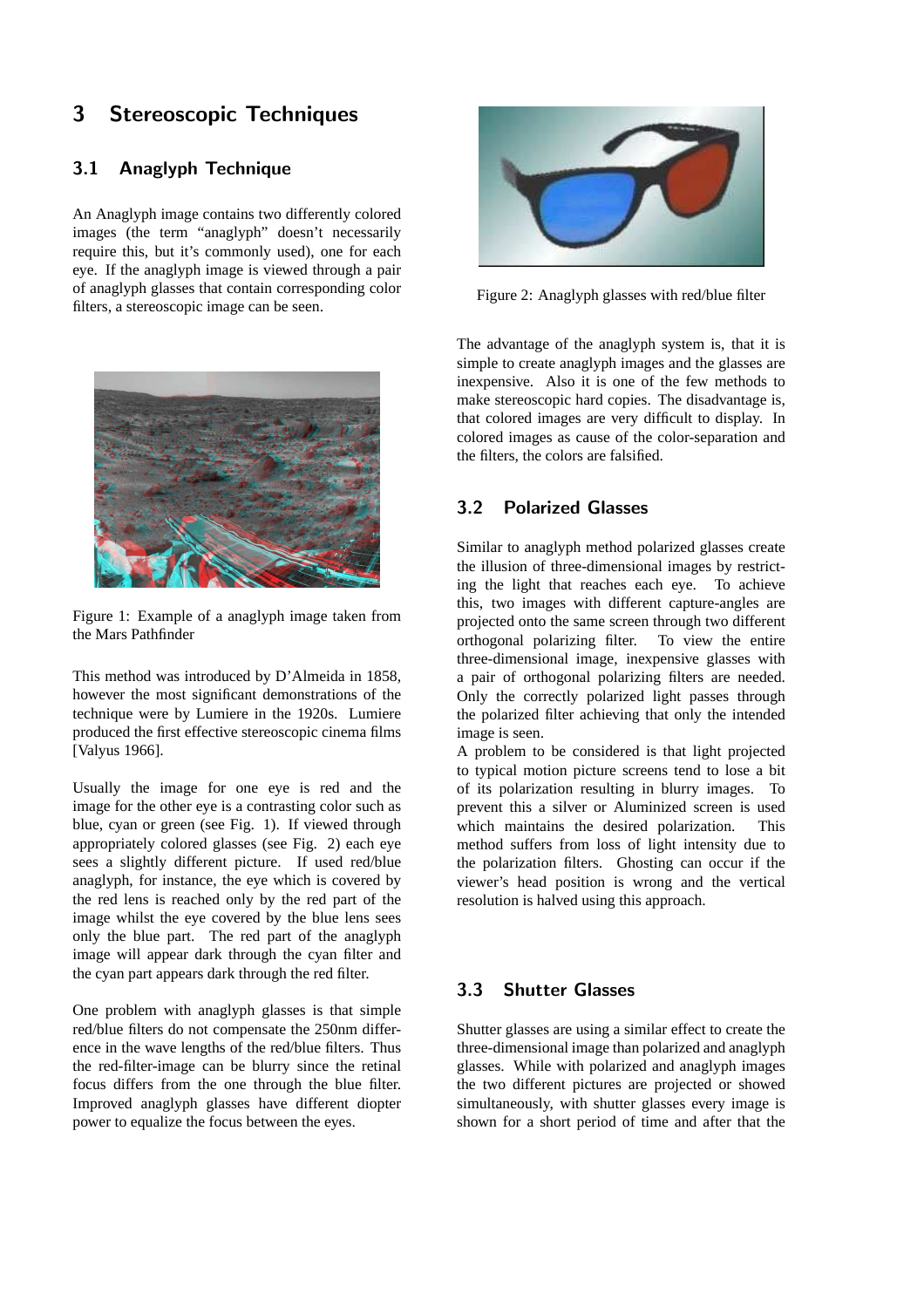

Figure 3: Polarized stereoscopic movie

image for the other eye is shown. To achieve that only the predisposed eye sees an image, the shutter glasses consists of two Liquid Crystal Displays; one for each eye. Such a display can be transparent and thus the eye sees through, or black which impedes to see something. This glasses are connected between the graphical output and the screen. Alternately one eye is "darkened" over by the video card, or more generally by the video output, and then the other, in synchronization with the refresh rate of the monitor, while the monitor alternately displays different perspectives for each eye. A high monitor refresh rate is required because each eye sees only half of the images as a consequence of the dark liquid crystal display each two frames.

Shutter glasses at the moment are almost exclusively usable on CRT monitors by the reason that modern TFT are not capable of high enough refresh rates (100Hz and more).

As a consequence that the displays of the shutter glasses are not completely dark and some light passes through these displays, the image may be blurry or some user may experience "ghost" images from the alternate channel.

The problems associated with shutter glasses are that they cost more than anaglyph or polarized glasses (typically up to 100\$) and a flickering may be noticeable if the refresh rate is not high enough.

The synchronisation with the graphic card can be wired or done with a infrared sender station which sends signals to the glasses.

#### 3.4 Chromadepth

The Chromadepth method is based on the chromatic abberation of the human eye. The index of refraction



Figure 4: Wireless shutter glasses

of the human eye is slightly different for red and blue light. It can vary up to 2 dioptries. A source of light with only blue and red components is seen as showed in Figure 5.



Figure 5: Different refraction index of red and blue light

Either a red dot with blue background or a blue dot with red background is viewed. The point on the retina at which the light is focused is slighty shifted away from the center. If two eyes are used, this effect is interpreted by the brain as a spatial effect. The blue dot seems to be farer away than the red dot, as shown in Figure 6. A interesting fact about it is, that also color-blind people can see the effect, because it doesn't base on the colors itself, but on the different refraction index, which also color-blind persons can experience.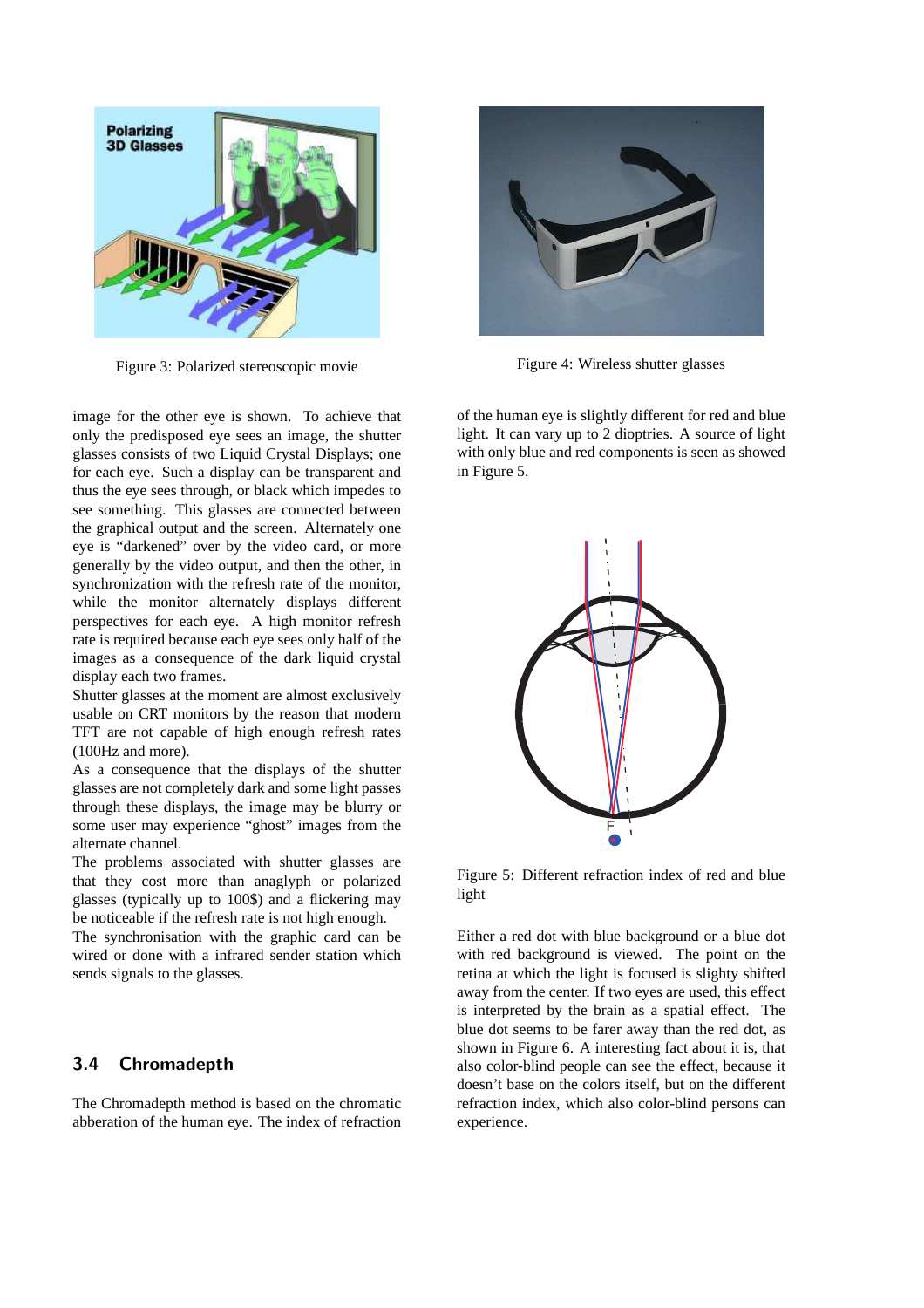3.5 HMD



Figure 6: Effect of red and blue light source

Simple prisms or lenses can be used to intesify the depth-effect, but this method has the disadvantage that also the eye's optical axes are moved and thus it is possible that two seperate images are seen, rather than one three-dimensional. Also vertigo and headache can appear. Special prisms can be used to reduce these effects, but these prisms are complex, expensive and also quite big to use for glasses.

A better method is the use of special foil with tiny prisms in a grid structure. This foil has all the required properties and are used in ChromaDepth glasses, which are patented. With them its possible to create a spatial effect of images with specific color-properties, as seen in Figure 7. However the colors are only limitedly selectable, since they contain the depth information of the picture. If one changes the color of an object, then its observed distance will also be changed.



Figure 7: Example of a Chromadepth image



Figure 8: Picture of a modern HMD using LCD's

The head-mounted display is made of two canonical displays, and usually consists of two liquid crystal, cathode-ray tube or OLED display screens that are either mounted on a helmet or glasses-frame structure. There are several attributes that affect the usability of the head-mounted displays. Head-mounted displays can be either binocular, showing the same image to both eyes, or stereoscopic in nature, showing different images to each eye. The choice between binocular or stereoscopic depends on whether three-dimensional interaction or presentation is required. Whilst headmounted displays use a range of display resolutions, it is important to note, however, that a tradeoff exists between the resolution used and the field of view, which in turn impacts the perceived level of experienced immersion. A low field of view decreases the experienced level of user immersion, yet a higher field of view involves spreading the available pixels, which can cause distortion on the picture. Finally, ergonomic and usability factors vary considerably between different devices. Issues such as display size, weight and adjustability of physical and visual settings all affect the usability of a particular headmounted display for any specific task.

Although there is now a wide range of headmounted displays, there are several drawbacks that prevent their everyday popularity. Thus, the current high cost of the head-mounted displays that display both high resolution and wide field of view is a major factor. The large and encumbering size is also an important factor for users, especially those of cathoderay tube based displays.

Moreover, the visual limitation within the real world and reduced interactions with colleagues are also possible reasons that prevent head-mounted displays from regular everyday popularity. Lastly, other factors, such as hygiene and weight, also have possible unknown long-term medical implications on the supporting muscles and, indeed, even on the eyes.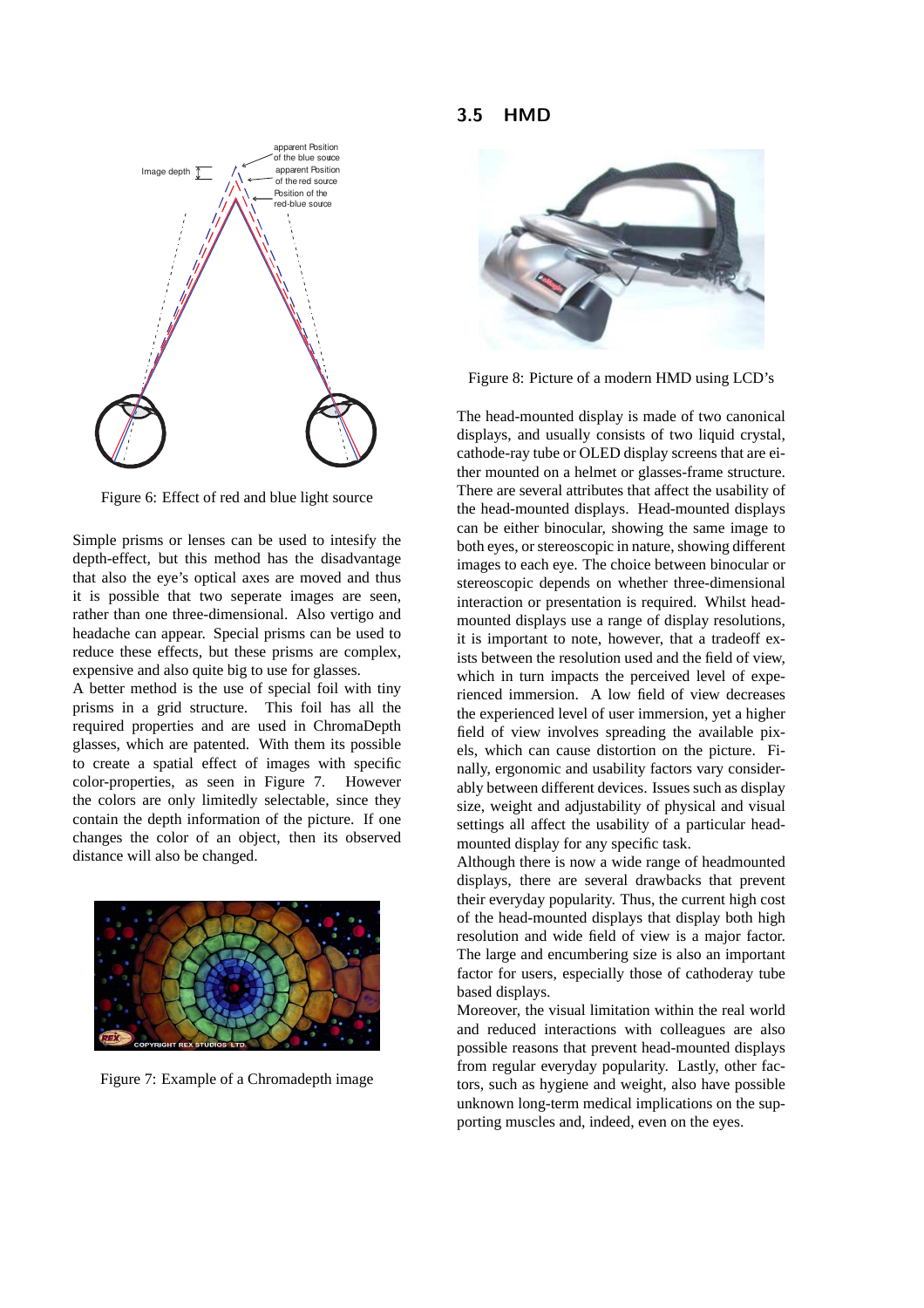A number of research studies thus exist looking at the symptoms related to head-mounted display usage, such as nausea [EC 1995], dizziness [Cobb S 1995], headaches [Kennedy RS 1995] and eyestrain [EM 1995]. From a different perspective, Geelhoed et al. [Geelhoed E 2000] investigated the comfort level of various tasks, such as text reading and video watching, on two different head-mounted displays, identifying that tasks requiring more long-term attention. such as watching video, causes a greater level of discomfort to the user. Despite the computational costs and usability drawbacks of the head-mounted displays, they are used widely in active research, ranging from virtual environments to wearable Internet applications.





Figure 9: A four-view multiview display: Adjacent views (1 and 2, 2 and 3, 3 and 4) form stereoscopic pairs.

As already mentioned before, autostereoscopic display does not need special glasses. Various optical elements are used to direct each view into space in front of the display. When the users eyes are in the regions known as viewing windows, then each eye receives a different image. For all these displays, the user should face the display at a specific distance in order to avoid the views merging. Autostereoscopic displays can be classified into the following three types.

• *Fixed viewing windows*: The display is designed to produce two windows at fixed positions in front of the display. The user must be located correctly laterally in order for each eye to see the correct image and therefore it is only practical for a single user to use.

- With *viewer tracking*: The display uses adjustable optics with a video camera. The users head is tracked using the video image so that they always see the correct 3-D image. Generally, only one user can view the display at one time but they are not constrained by location.
- *Multiple views*: The display produces a number of views, usually in fixed positions, as shown in Figure 9. Adjacent views form stereo pairs; several users can view stereo simultaneously from different pairs of views. If the user moves, then it is quite easy for them to reposition themselves so that each eye is in a different pair on views.

#### 4.1 Swan's cube



Figure 10: Example of a Chromadepth image

In 1862 the first known autostereoscopic device was demonstrated by H. Swan, in form of a cube. The cube consists of two separated images and two prisms, as shown in Figure 10. While the light of the left eye image is seen directly through one prism, the light from the other image is total reflected by the other prism and is directed to the other eye. Originally the images produced with this method were extremely small, but later the technique was improved so that large images were possible.

#### 4.2 3D - LCDs

In this section, we describe the main types of 3D LCDs. Any type of matrix display can be used as the basis of the 3D display; it is not yet clear which display technology will dominate the market. The recent fall in cost of LCDs has made some older stereoscopic display methods viable for mass production of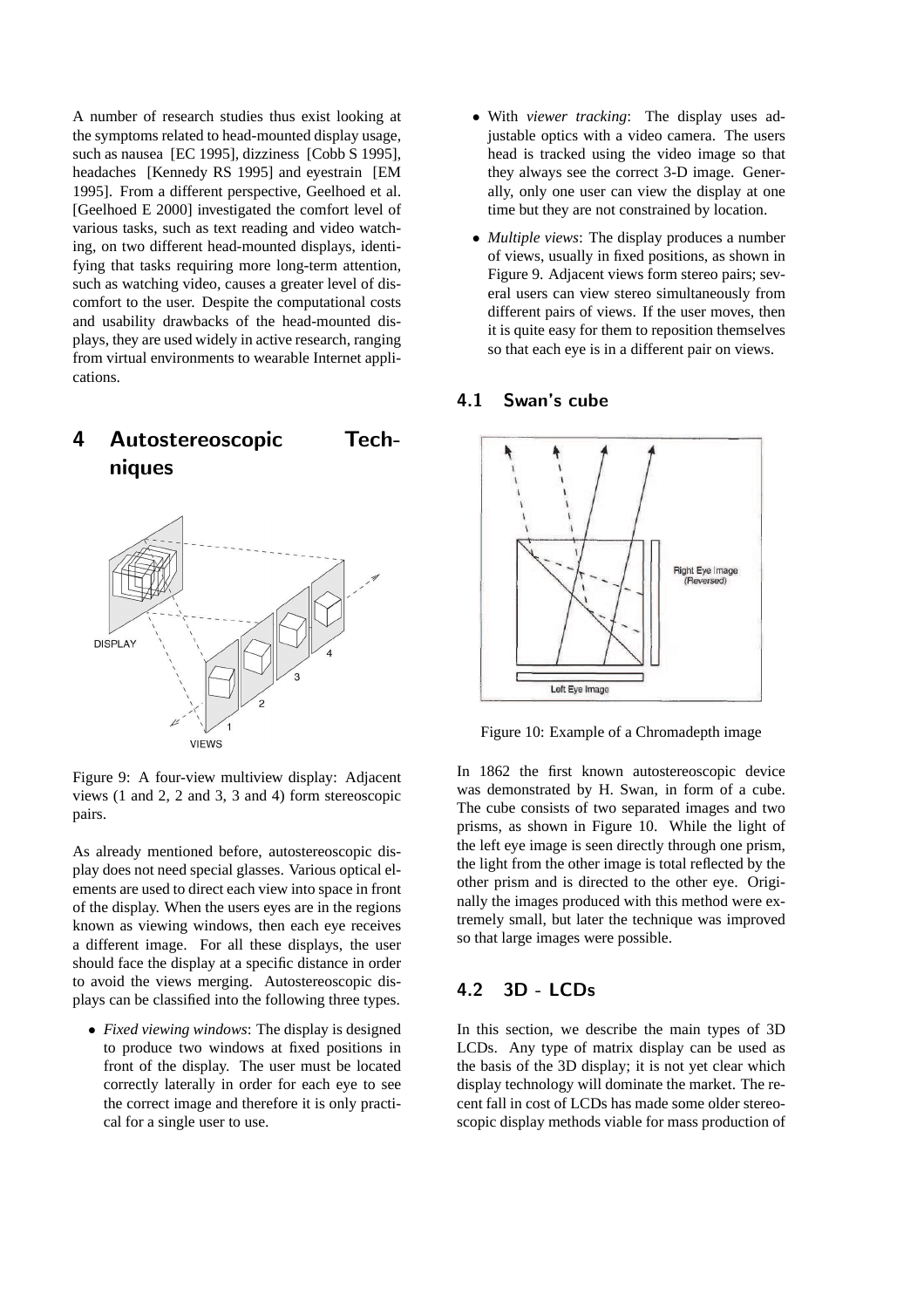

Figure 11: The parallax barrier display

3D displays. In general, the display is a standard mass produced LCD component, but some additional optical elements have been attached:

- *Parallax barrier* type displays use a simple series of opaque vertical lines to block light from selected subpixels from reaching the users eyes; see Figure 11. By careful selection of the barrier geometry, it is possible to adjust the viewing window position and angles. The main disadvantage to parallax barriers is that the barrier reduces the brightness of the display.
- *Lenticular- or integral-type* displays use tiny lenslets attached to the display with high accuracy; see Fig. 7. Lenticulars are often slanted to improve the transition between viewing zones for a multiview display. Also the resolution loss is shared between horizontal and vertical (rather than unaffected vertical resolution and very low horizontal resolution). The main advantage of lenticulars is, that they transmit full brightness. The disadvantages are, that it is harder to switch the function off to achieve perfect 2D. Also as the method involves the magnification of the pixel into the viewing window plane, any nonuniform features in the pixel (including the black mask between pixels) are also

magnified and becomes part of the intensity profile in the viewing window. Note that both parallax barriers and lenticulars must be attached with a high degree of accuracy to avoid crosstalk.



Figure 12: A Lenticular display.

• *Time-sequential displays* employ a directional light source behind the display whose direction can be altered. In a first time frame, the light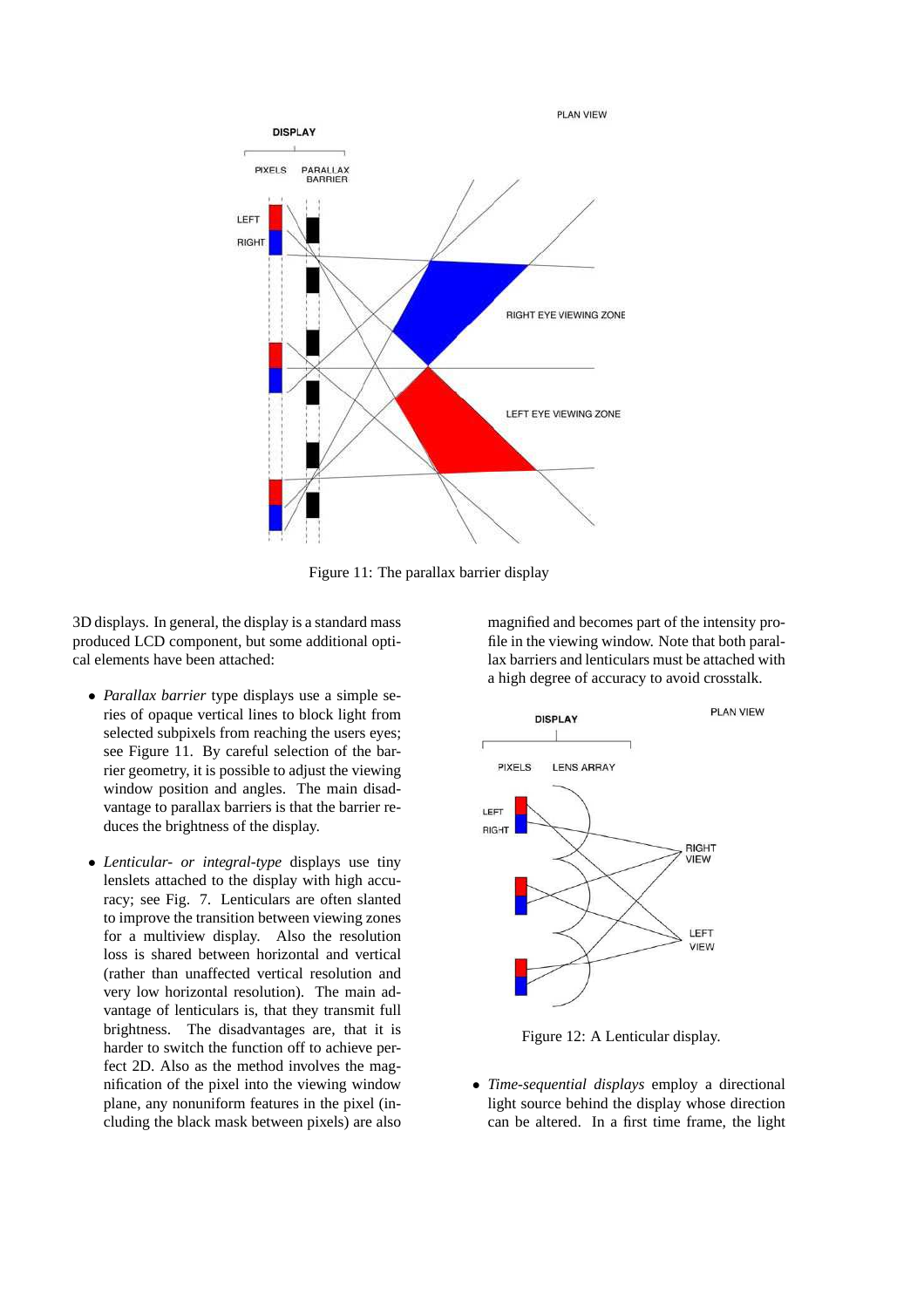is directed to the left eye while the left image is displayed. In a second time frame, the light is directed to the right eye while the right image is displayed. All this gives full resolution to both views; it has the disadvantage that the refresh rate of the display must be doubled. This would preferably be 120 Hz for video rate images, a speed which is at the limits of achievement for current LCDs.

#### 4.2.1 Problems with 3D LCD's

Almost every method to create a three dimensional effect with a LCD hast its disadvantages and problems. Following the most common are described:

• *Interlacing*: All 3D displays require modified input in order to drive the correct view with the corresponding image. For implementation reasons, the images are often mixed at the subpixel level; this mixing is called interlacing although it has nothing to do with conventional interlacing as used with CRT displays. Figure 13 demonstrates one example of subpixel interlacing that might be used for a 3D parallax barrier LCD. It is often assumed that the interlacing for a parallax barrier will simply be left pixelright pixelleft pixel, and so on, but as can be seen from the diagram interlacing is required at subpixel level when the subpixels are arranged as R-G-B.

Interlacing should be performed at the last stage before display. If the interlaced images are subject to lossy compression before display, then the images will become mixed, leading to image crosstalk.

Parallax barrier and lenticular-type autostereoscopic LCDs usually require high driving accuracy in order to achieve subpixel accuracy. In particular, there should be minimal jitter between pixels or other electrical noise; otherwise, this will result in image crosstalk. In this case, only digital video interface (DVI) connections between source and display or similar that can achieve subpixel addressing are practical. Conventional analog driving signals can be used if the tolerances are very low.

• 2D/3D Switching Methods: The ability to switch between 2D and 3D gives a significant advantage to those users who need both types of display. Most users would prefer to have the ability to switch between 2D and 3D modes, as they do not want to have two displays on their desks. If a 3D autostereoscopic display is used to show 2D information, a distorted effect is often seen, particularly for text. This is because each eye is still only viewing a subset of the pixels even if the data is no longer providing a stereo image pair. To widen the appeal of a 3D display, it is desirable to be able to "turn off" the 3D function so that the display may also be used as a 2D device. A number of techniques are known for achieving this. The opaque stripes of the parallax barrier may constitute any component that will block light and therefore gives some freedom in how 2D/3D switching may be achievedfor example, an additional simple LCD device whose electrodes form the shape of the parallax barrier. With power off, the whole area is transmitting and the device has no function (2D mode); with power on, the barrier is realized (3D mode).

Turning off the lenticular function is generally more difficult, as the effect of a physical lens must be negated. This can be done by controlling the orientation of a liquid crystal in contact with a lens such that in one state there is no refractive index contrast and hence no lens function. In other methods polarization sensitive lenses or liquid crystal switchable gradient index lenses can be used.

- *Brightness*: Optical elements such as parallax barriers block light. This reduces the amount of light reaching the more noticeable when the display is switchable between 3D and much brighter 2D mode. The ideal situation is that 2D mode brightness is equal to 3D brightness. Good contrast is also important in order to show a good quality image.
- *Resolution*: Stereo displays require two images and multiview displays even more. The resolution of the underlying display is fixed therefore the pixels must be divided by the number of views. A two-view autostereoscopic LCD displays two images simultaneously (n=2); the user sees both images (half resolution in each eye). All the resolution of the display is used, although each eye does not see a full resolution image. Multiview displays driven with n images often show only 1/n of the horizontal resolution per view. At any one position the user can only see 2/n of the total display resolution. On-screen text is less readable and details in the images are lost. Images designed for a specific resolution or number of views may need anti alias filtering in order to be suitable for another display, an unwelcome extra stage of processing. In the future 3D displays should be expected to show full horizontal resolution.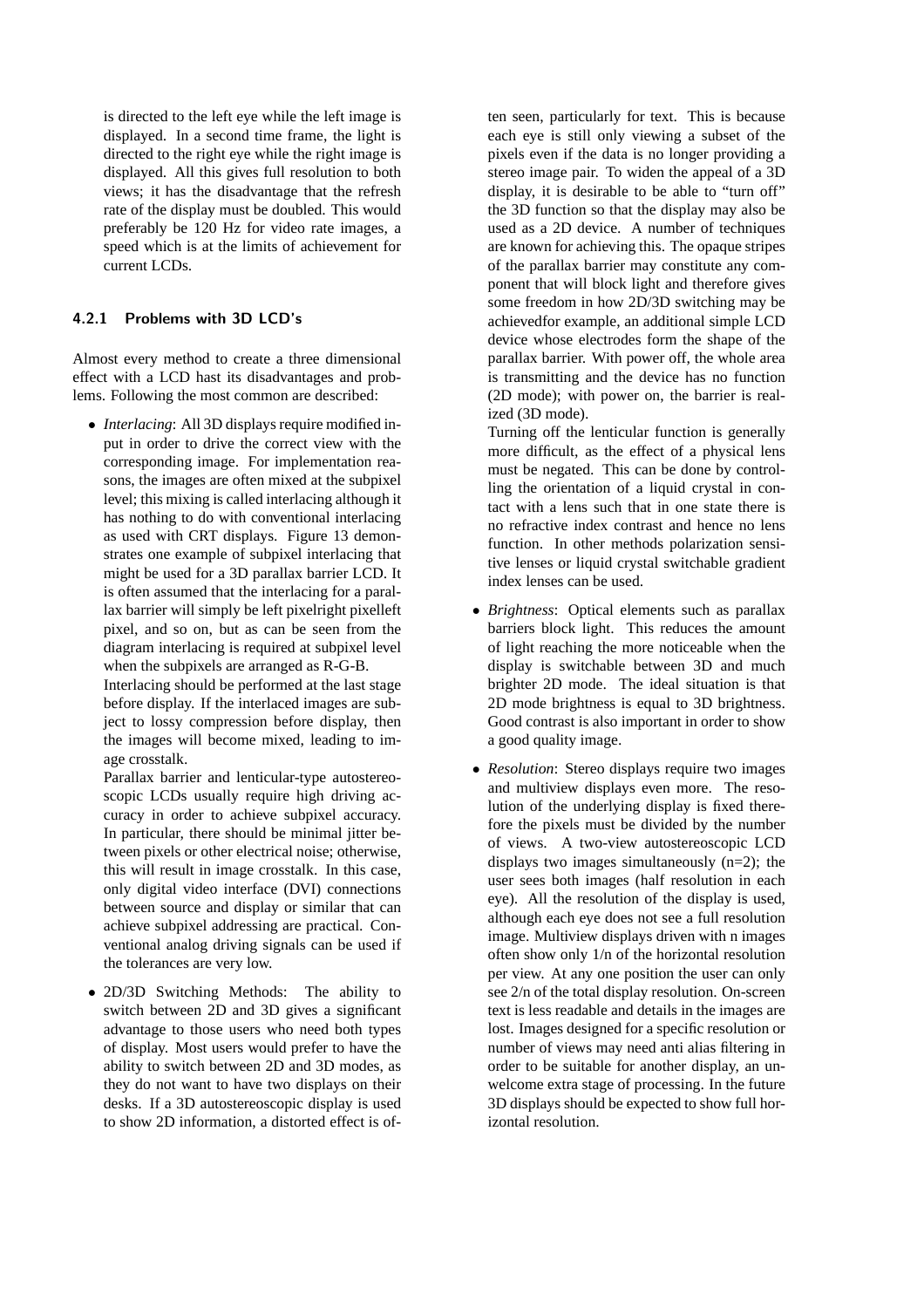

Figure 13: Subpixel interlacing pattern.

### 4.3 IllusionHole - Multi-User Stereoscopic Display



Figure 14: Generation of stereoscopic images in IllusionHole

The IllusionHole multi-user stereoscopic display consists of a display device and a display mask with a hole formed in its center. The display mask is positioned at a suitable distance from the display screen so that each user views a different region of the display according to his or her viewing position. By detecting the users viewing positions and calculating the position and size of the display region for each user based on these positions, a separate stereoscopic image for each user can be displayed in each of these regions. The users view these regions through the mask hole, which allows them to see their own display regions but not those of the other users. In this way, a single display can be used to show distortionfree stereoscopic images tailored to the viewing positions of multiple users. The position of the stereoscopic image is set close to the mask hole so that it appears to be in the same place from each users perspective as shown in Figure 14, and the users are able to reach out to and point at the stereoscopic image in a natural manner without being obstructed by the optical equipment. These characteristics make the system more efficient for use in cooperative work situations. In Figure 15 the general composition of Illusionhole is showed.

#### 4.4 Volumetric displays

A volumetric display device is a graphical display device that forms a visual representation of an object in three physical dimensions. One definition offered by pioneers in the field is that volumetric displays create 3-D imagery via the emission, scattering, or relaying of illumination from well-defined regions in (x,y,z) space. There exists two different types of volumetric displays implementing two different techniques:

• *Swept-surface* volumetric 3D-Display: This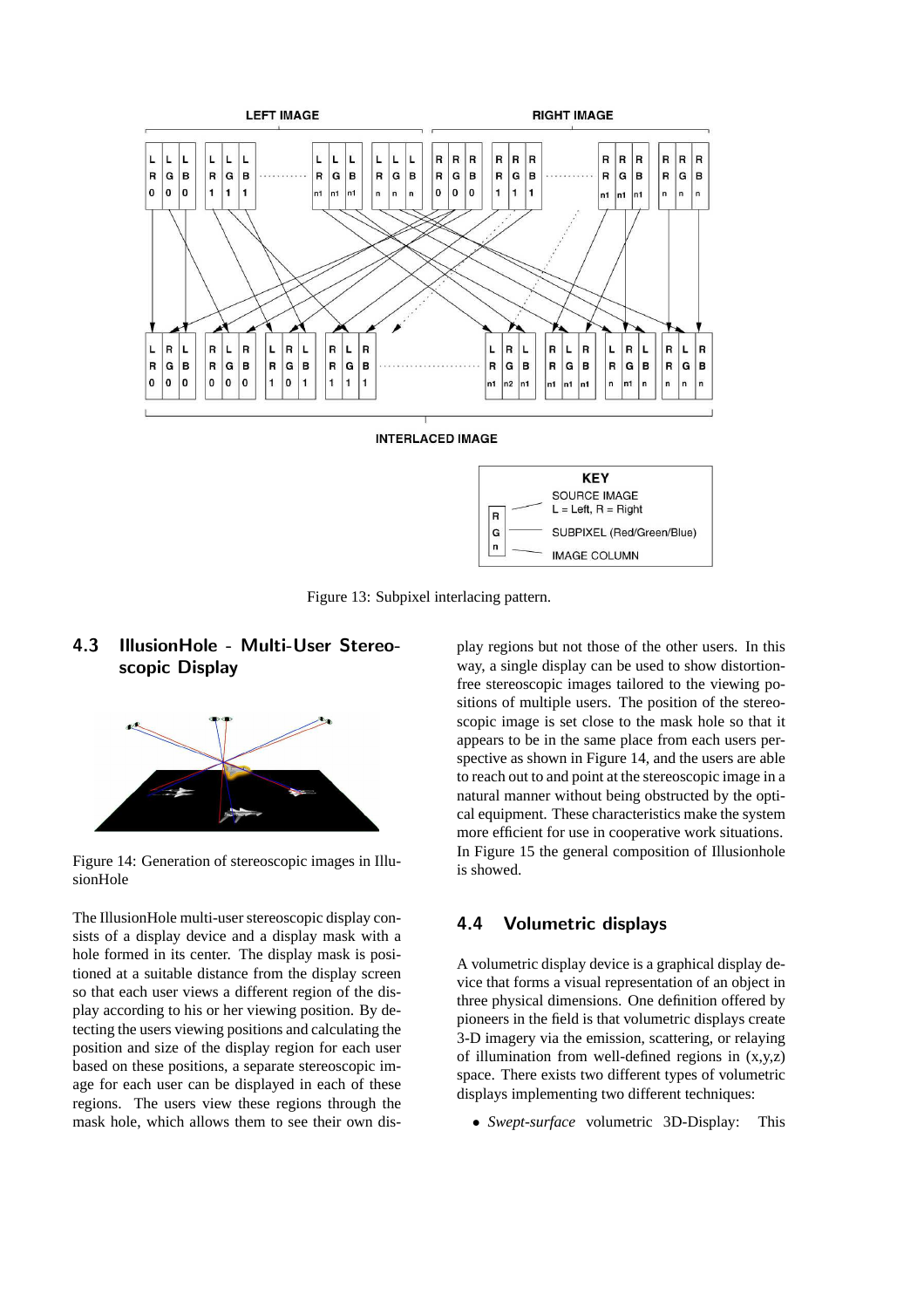

Figure 15: The composition of Illusionhole

method takes advantage of the human persistence of vision, which is the fact, that the human eye and brain retains an image for a brief moment. Generally, 24 fps (frames per second) for the human eye is a fluid animation.

The three dimensional scene is decomposed in



Figure 16: A volumetric display made of rotating leds

2D-"slices" which later are projected onto some type of display undergoing motion. For example, as seen in Figure 16 [International ], these two dimensional slices can be displayed with leds which perform a rotation. Every new step made by the leds, the next slice can be displayed, forming a 3D Image. Obviously the display have to rotate with high speed at about 900 rpm to achieve 25-30 fps.

• *static volume* volumetric 3D displays create images without any moving parts. In the simplest case, the display consists of active elements that are transparent in the off-state, but luminous in the on-state. A simple implementation is made by a cube which contains leds. A more complex method is to create light points with specialized fibre-optic illumination.

Another technique uses a focused pulsed infrared laser (about 100 pulses per second; each lasting a nanosecond) to create balls of glowing plasma at the focal point in normal air (see Figure 17). The focal point is directed by two moving mirrors and a sliding lens, allowing it to draw shapes in the air. Each pulse creates a popping sound, so the device crackles as it runs. Currently it can generate dots anywhere within a cubic meter.



Figure 17: A volumetric display using a pulsed laser to create balls of plasma in air.

#### 4.5 Holographic displays

Holographic displays are "true 3-D." They record both phase and amplitude information of the light reflected from the scene. They are the ultimate way to achieve high-quality 3-D, as they do not have the accommodation vergence conflict and can be seen from multiple angles by multiple observers. The main drawback is that the bandwidth required for a realtime electronic hologram is prohibitively high. For a high-quality full color desktop monitor-sized display, the data rate is of order of 100 Tb/s. Some techniques have been developed involving tiling of separate images and parallel computing to provide a driving solution, but resolution still remains low. Due to the